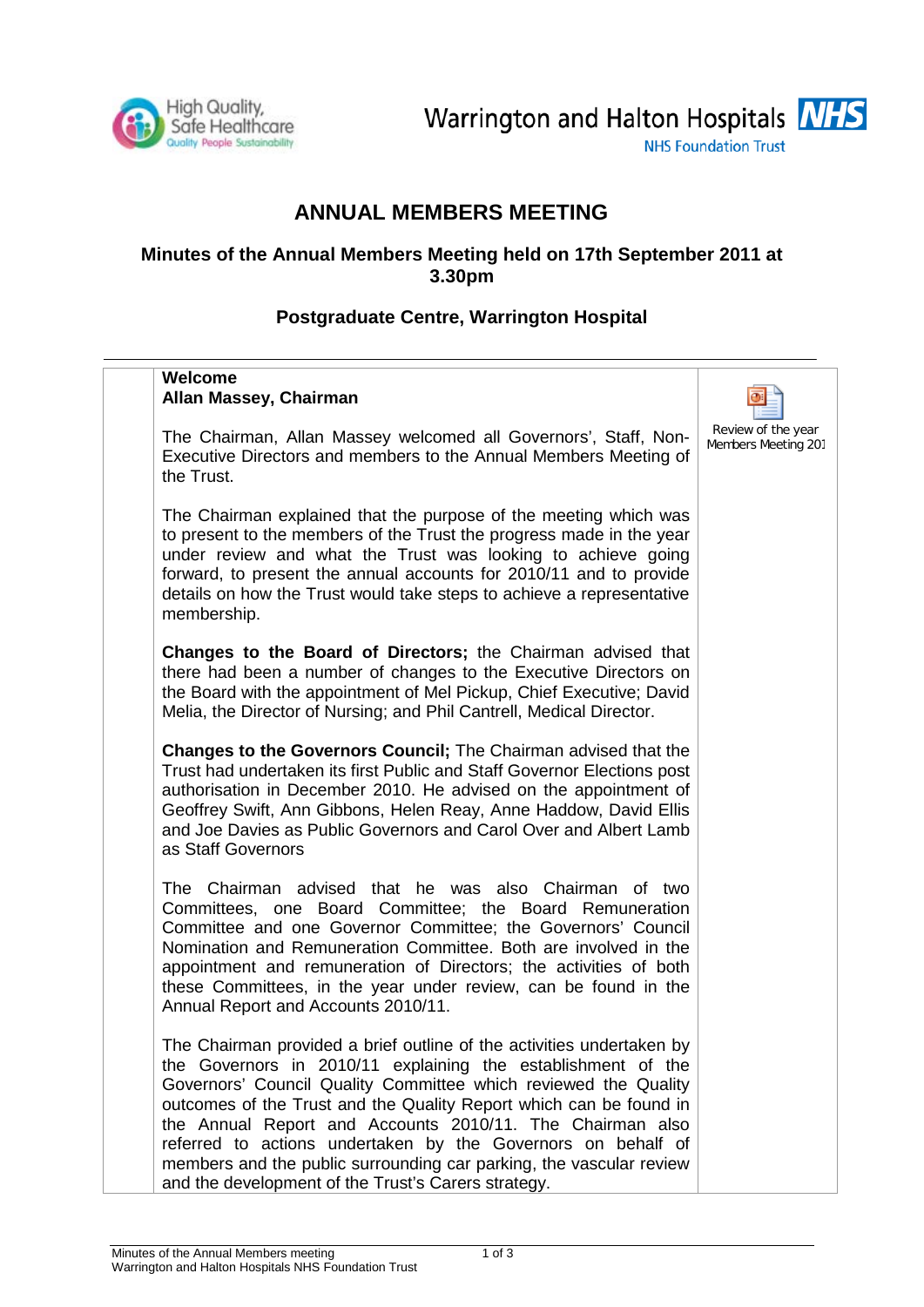| The Chairman thanked all staff for their very hard work over the<br>2010/1 and explained that through the dedication and commitment<br>from staff which had resulted in better patient care and experience.                                                                                                                                                                                                                                                                                                                                                                                                                           |                                           |
|---------------------------------------------------------------------------------------------------------------------------------------------------------------------------------------------------------------------------------------------------------------------------------------------------------------------------------------------------------------------------------------------------------------------------------------------------------------------------------------------------------------------------------------------------------------------------------------------------------------------------------------|-------------------------------------------|
| The Chairman also thanked all volunteers at the Trust who assist in<br>various activities to include fundraising, directing patient enquiries<br>and walking around the wards. The Chairman explained that the work<br>of volunteers was significant and appreciated.                                                                                                                                                                                                                                                                                                                                                                 |                                           |
| Chief Executives Report - Review of the Year 2010/11<br><b>Mel Pickup, Chief Executive</b>                                                                                                                                                                                                                                                                                                                                                                                                                                                                                                                                            |                                           |
| The Chief Executive introduced herself and provided a presentation<br>to the meeting which highlighted the headlines of the year, the Trust<br>vision and details of the information contained within the Trust Quality<br>Accounts.                                                                                                                                                                                                                                                                                                                                                                                                  | Review of the year<br>Members Meeting 201 |
| The presentation also thanked staff for their assistance and<br>commitment during the year under review.                                                                                                                                                                                                                                                                                                                                                                                                                                                                                                                              |                                           |
| <b>Financial Review and Audit Report 2010/11</b><br>Jonathan Stephens, Director of Finance / Deputy Chief Executive                                                                                                                                                                                                                                                                                                                                                                                                                                                                                                                   |                                           |
| The Director of Finance presented the headlines from the accounts<br>including the income and expenditure and surplus over the period.                                                                                                                                                                                                                                                                                                                                                                                                                                                                                                | Review of the year<br>Members Meeting 201 |
| The Director of Finance also presented details of how the Trust had<br>performed against plan and that the Trust had achieved a year end<br>financial risk rating of 3.                                                                                                                                                                                                                                                                                                                                                                                                                                                               |                                           |
| The Director of Finance explained how the Trust generated it's<br>income over the year reporting on a total income of £198,893,000 of<br>which £180,043,000 was generated from services to NHS Warrington<br>PCT and NHS Halton and St Helens PCT. He also advised on how<br>the Trust spent the income generated and advised that over 72%<br>(£139,359,000) of costs related to staff pay costs of which 80%<br>related to pay costs to clinical staff including doctors, nurses,<br>scientists and health care support. Of the non-pay costs £26,000,000<br>related to clinical and general supplies and services including drugs. |                                           |
| The Director of Finance reported on Audit Commission work in<br>auditing the Trust's accounts. He explained that the financial<br>statements were found to give a true and fair view of the state of<br>affairs of the Trust and had been properly prepared in accordance<br>with the accounting policies directed by Monitor as being relevant to<br>NHS Foundation Trusts. The Director of Finance also reported that<br>the Audit Commission had also carried out an assurance audit on<br>aspects of the Quality Account and had found that they had been<br>produced in accordance with Monitors requirements.                   |                                           |
| <b>Active Community Engagement</b><br><b>Peter Cotton, Public Governor</b>                                                                                                                                                                                                                                                                                                                                                                                                                                                                                                                                                            |                                           |
| Peter Cotton, Public Governor provided a presentation which detailed<br>the range of activities the Governors had undertaken to engage with                                                                                                                                                                                                                                                                                                                                                                                                                                                                                           | Review of the year<br>Members Meeting 201 |
|                                                                                                                                                                                                                                                                                                                                                                                                                                                                                                                                                                                                                                       |                                           |